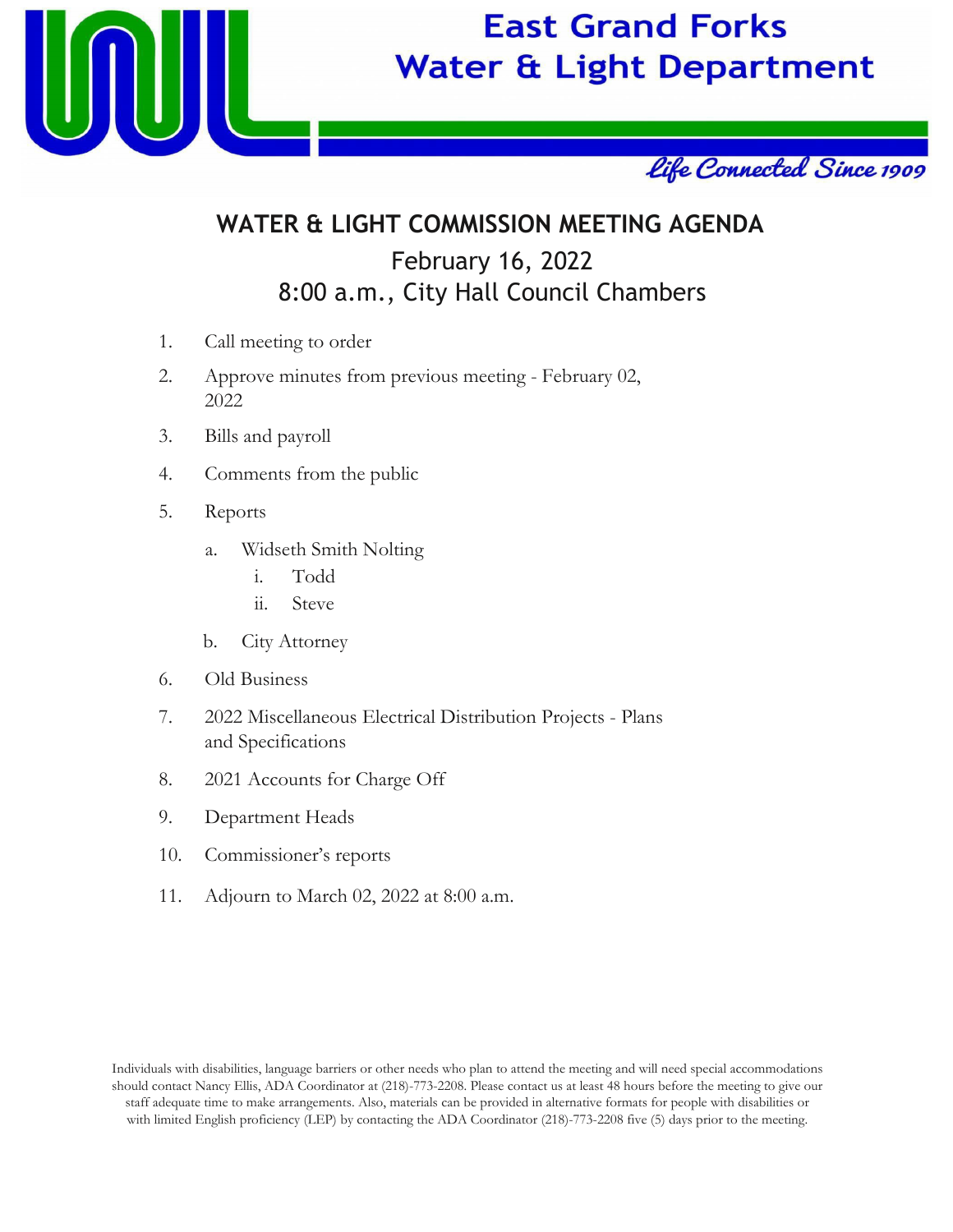Minutes of the regular meeting of the Water, Light, Power and Building Commission of the City of East Grand Forks, Minnesota held on February 2, 2022 at 8:00 am in the City Council Chambers. Present: Beauchamp, Grinde, Quirk (remote), DeMers Absent: None

Also present: Keith Mykleseth, Ron Galstad, Brian Johnson, Todd Grabanski, Steve Emery, Todd Forster, Brianna Feil, Kevin Hatcher, Corey Thompson and Tyler Tretter.

It was moved by Commissioner Grinde seconded by Commissioner DeMers that the minutes of the previous regular meeting of January 19, 2022 be approved as read. Voting Aye: Beauchamp, Grinde, Quirk, DeMers Voting Nay: None

It was moved by Commissioner Quirk seconded by Commissioner Grinde to authorize the Secretary to issue payment of the recommended bills and payroll in the amount of \$558,511.55. Voting Aye: Beauchamp, Grinde, Quirk, DeMers Voting Nay: None

It was moved by Commissioner Grinde seconded by Commissioner DeMers to reject the bid from Fergusson Waterworks for the 2022 Water Meter Replacement Project and re-advertise for the project. Voting Aye: Beauchamp, Grinde, Quirk, DeMers Voting Nay: None

It was moved by Commissioner DeMers seconded by Commissioner Grinde to approve the quote from Electro Watchman for the Access Control System at the DSC for \$26,341; recommend other City Departments to consider the same access control; and \$854 for upgrades to higher security readers. Voting Aye: Beauchamp, Grinde, Quirk, DeMers Voting Nay: None

It was moved by Commissioner Grinde seconded by Commissioner DeMers to approve hiring Tyler Tretter as Distribution System Foreman effective 2-2-22 at the step 2 rate of \$43.12/hour on the 2022 Wage Scale. Voting Aye: Beauchamp, Grinde, Quirk, DeMers

Voting Nay: None

It was moved by Commissioner DeMers seconded by Commissioner Grinde to approve the Average Retail Energy rates and MMPA Distributive Generation Avoided Cost Rates; file and publish the updates. Voting Aye: Beauchamp, Grinde, Quirk, DeMers Voting Nay: None

It was moved by Commissioner Quirk seconded by Commissioner DeMers to approve the Resolution on the 2022 Hydrant fees. Voting Aye: Beauchamp, Grinde, Quirk, DeMers Voting Nay: None

It was moved by Commissioner Grinde seconded by Commissioner DeMers to adjourn at 8:39 am to the next regular meeting on February 16, 2022 at 8:00 am to be held in the City Council Chambers. Voting Aye: Beauchamp, Grinde, Quirk, DeMers Voting Nay: None

> Kevin Hatcher Energy/Customer Service Specialist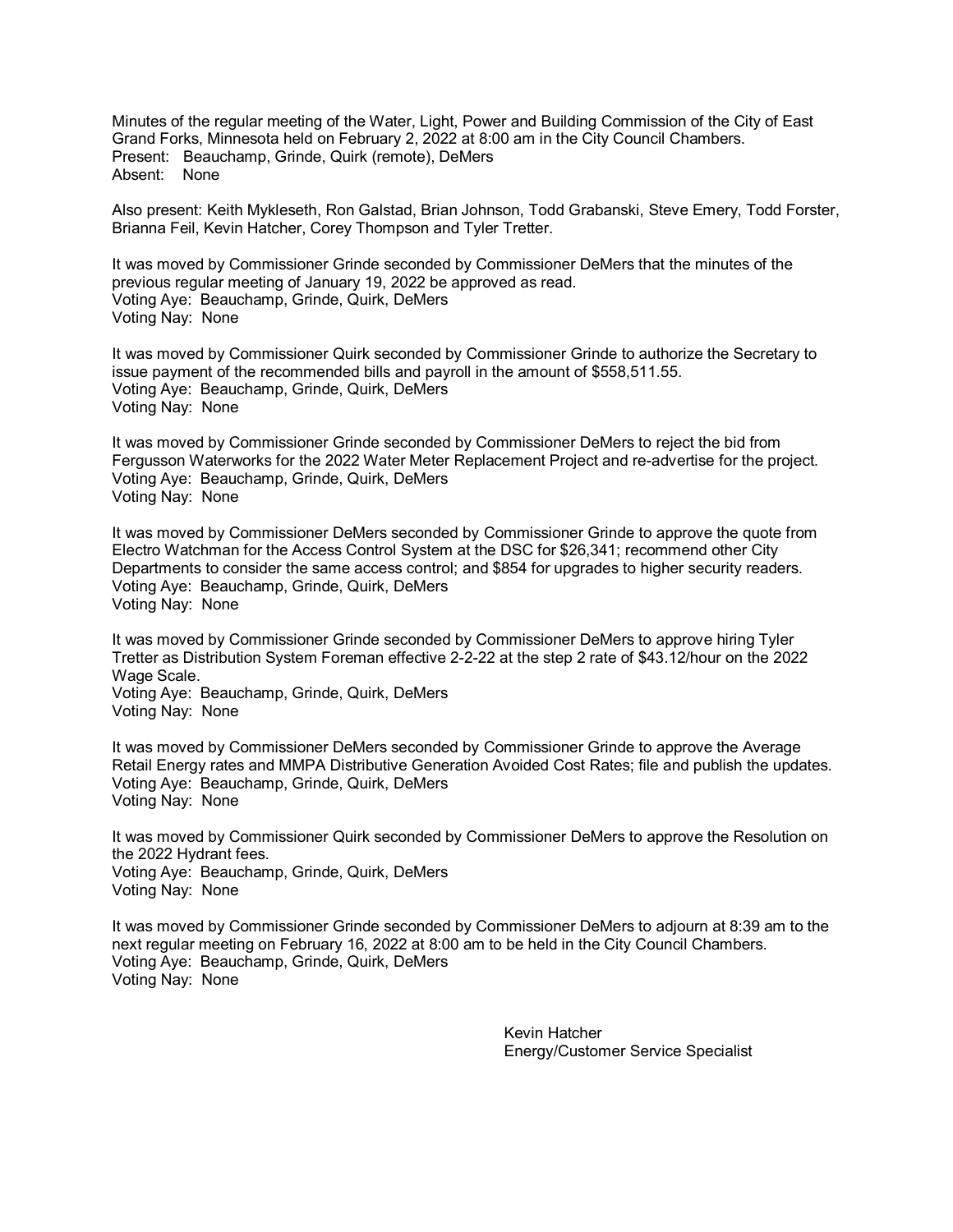## Accounts Payable

Check Register Totals Only

Printed: 2/9/2022 - 9:21 AM User: khatcher



**City of East Grand Forks** 

P. O. Box 373 East Grand Forks, MN 56721 (218) 773-2483

| <b>Check</b> | <b>Date</b> | <b>Vendor No</b> | <b>Vendor Name</b>        | <b>Amount</b> | <b>Voucher</b> |
|--------------|-------------|------------------|---------------------------|---------------|----------------|
| 517491       | 02/08/2022  | <b>HAL500</b>    | Halstad Telephone Company | 1,533.57      | $\overline{0}$ |
| 517492       | 02/08/2022  | <b>MMP501</b>    | MMPA c/o Avant Energy     | 824,329.88    | $\overline{0}$ |
| 517493       | 02/08/2022  | <b>VER500</b>    | Verizon Wireless          | 232.23        | $\overline{0}$ |
|              |             |                  | Check Total:              | 826,095.68    |                |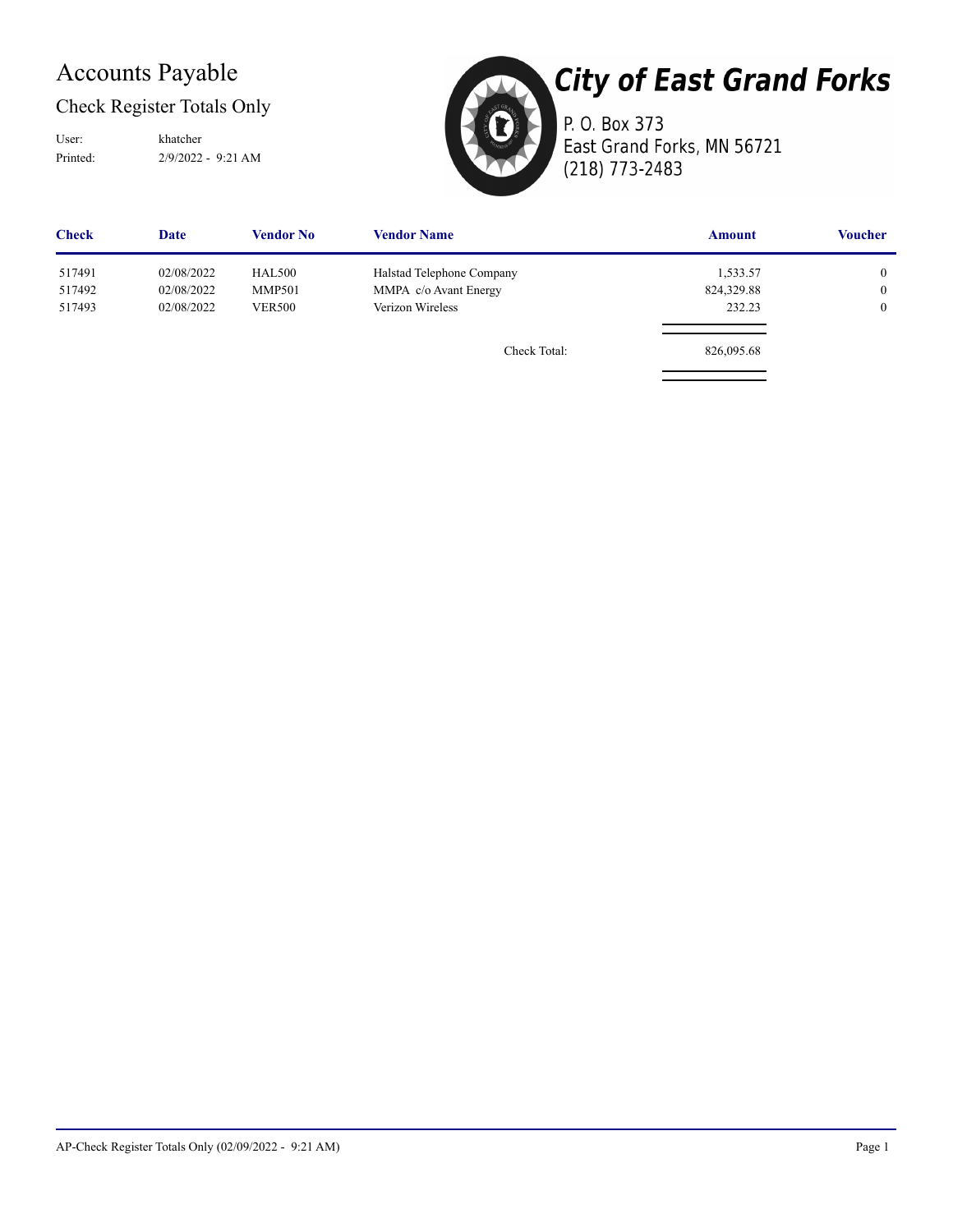## Accounts Payable

#### Check Register Totals Only

Printed: 2/14/2022 - 11:15 AM User: khatcher



P. O. Box 373 East Grand Forks, MN 56721 (218) 773-2483

| <b>Check</b> | Date       | <b>Vendor No</b> | <b>Vendor Name</b>                   | <b>Amount</b> | <b>Voucher</b>   |
|--------------|------------|------------------|--------------------------------------|---------------|------------------|
| 517494       | 02/16/2022 | AWW503           | American Water Works Association     | 81.00         | $\boldsymbol{0}$ |
| 517495       | 02/16/2022 | AQU501           | Aqua-Pure Inc                        | 7,410.46      | $\boldsymbol{0}$ |
| 517496       | 02/16/2022 | <b>ARA500</b>    | <b>Aramark Uniform Services</b>      | 212.87        | $\boldsymbol{0}$ |
| 517497       | 02/16/2022 | <b>BOR501</b>    | Border States Electric Supply        | 4,386.02      | $\boldsymbol{0}$ |
| 517498       | 02/16/2022 | <b>COM500</b>    | Commissioner of Revenue              | 57,249.00     | $\theta$         |
| 517499       | 02/16/2022 | <b>DAK502</b>    | Dakota Supply Group                  | 276.63        | $\boldsymbol{0}$ |
| 517500       | 02/16/2022 | <b>EGF501</b>    | <b>EGF City</b>                      | 912,709.61    | $\boldsymbol{0}$ |
| 517501       | 02/16/2022 | <b>ELE502</b>    | Electro Watchman, Inc                | 6,285.83      | $\boldsymbol{0}$ |
| 517502       | 02/16/2022 | <b>EXP501</b>    | Exponent                             | 960.72        | $\boldsymbol{0}$ |
| 517503       | 02/16/2022 | <b>FOR505</b>    | Forum Communications Company         | 270.00        | $\mathbf{0}$     |
| 517504       | 02/16/2022 | <b>GAL501</b>    | Galstad Jensen & McCann PA           | 735.75        | $\boldsymbol{0}$ |
| 517505       | 02/16/2022 | <b>GOP501</b>    | Gopher State One-Call                | 10.80         | $\mathbf{0}$     |
| 517506       | 02/16/2022 | <b>GRA505</b>    | Graymont (WI) LLC                    | 7,330.05      | $\boldsymbol{0}$ |
| 517507       | 02/16/2022 | <b>HAW501</b>    | Hawkins Inc                          | 641.63        | $\boldsymbol{0}$ |
| 517508       | 02/16/2022 | <b>HOM501</b>    | Home of Economy                      | 130.13        | $\mathbf{0}$     |
| 517509       | 02/16/2022 | <b>JOH511</b>    | Johnson Controls                     | 39,971.14     | $\mathbf{0}$     |
| 517510       | 02/16/2022 | <b>LAK501</b>    | Lake Aggasiz Water Authority         | 2,000.00      | $\boldsymbol{0}$ |
| 517511       | 02/16/2022 | <b>HAR501</b>    | Local Ace                            | 133.54        | $\boldsymbol{0}$ |
| 517512       | 02/16/2022 | <b>MID501</b>    | Midcontinent Communications          | 250.00        | $\mathbf{0}$     |
| 517513       | 02/16/2022 | <b>WIN500</b>    | Milbank Winwater Works               | 13,126.55     | $\boldsymbol{0}$ |
| 517514       | 02/16/2022 | <b>MNB560</b>    | MN Bowl LLC                          | 550.00        | $\boldsymbol{0}$ |
| 517515       | 02/16/2022 | <b>MND509</b>    | MN Dept of Public Safety             | 175.00        | $\mathbf{0}$     |
| 517516       | 02/16/2022 | <b>MMU501</b>    | MN Municipal Utilities Assoc         | 3,000.00      | $\mathbf{0}$     |
| 517517       | 02/16/2022 | <b>NAL501</b>    | Nalco Company                        | 1,033.50      | $\boldsymbol{0}$ |
| 517518       | 02/16/2022 | <b>NET501</b>    | NetWork Center Inc                   | 475.64        | $\boldsymbol{0}$ |
| 517519       | 02/16/2022 | <b>NOR507</b>    | Northdale Oil                        | 102.65        | $\mathbf{0}$     |
| 517520       | 02/16/2022 | <b>NOR505</b>    | Northern Valley Machine              | 107.01        | $\mathbf{0}$     |
| 517521       | 02/16/2022 | <b>ORE501</b>    | O'Reilly Auto Parts                  | 123.42        | $\boldsymbol{0}$ |
| 517522       | 02/16/2022 | <b>ORN501</b>    | Ornamental Iron Company              | 240.00        | $\mathbf{0}$     |
| 517523       | 02/16/2022 | <b>RMB500</b>    | RMB Environmental Laboratories, Inc. | 190.00        | $\mathbf{0}$     |
| 517524       | 02/16/2022 | <b>SAN501</b>    | Sanford Health Occupational Medicine | 25.00         | $\boldsymbol{0}$ |
| 517525       | 02/16/2022 | <b>SUN500</b>    | Sun Dot Communications, LLC          | 89.99         | $\boldsymbol{0}$ |
| 517526       | 02/16/2022 | <b>TKE501</b>    | TK Elevator                          | 32,557.26     | $\mathbf{0}$     |
| 517527       | 02/16/2022 | <b>TRU501</b>    | True Temp Inc                        | 1,403.47      | $\mathbf{0}$     |
| 517528       | 02/16/2022 | <b>VAL502</b>    | Valley Truck                         | 119.81        | $\boldsymbol{0}$ |
| 517529       | 02/16/2022 | <b>WAT501</b>    | Water & Light Department             | 3,125.57      | $\mathbf{0}$     |
| 517530       | 02/16/2022 | <b>WEB561</b>    | Carolyn Weber                        | 562.71        | $\mathbf{0}$     |
| 517531       | 02/16/2022 | <b>WID501</b>    | Widseth Smith Nolting & Assoc Inc    | 34,391.94     | $\boldsymbol{0}$ |
| 517532       | 02/16/2022 | <b>XCE501</b>    | Xcel Energy                          | 806.68        | $\boldsymbol{0}$ |
| 517533       | 02/16/2022 | <b>XCE502</b>    | Xcel Energy                          | 4,665.05      | $\overline{0}$   |
|              |            |                  |                                      |               |                  |

Check Total: 1,137,916.43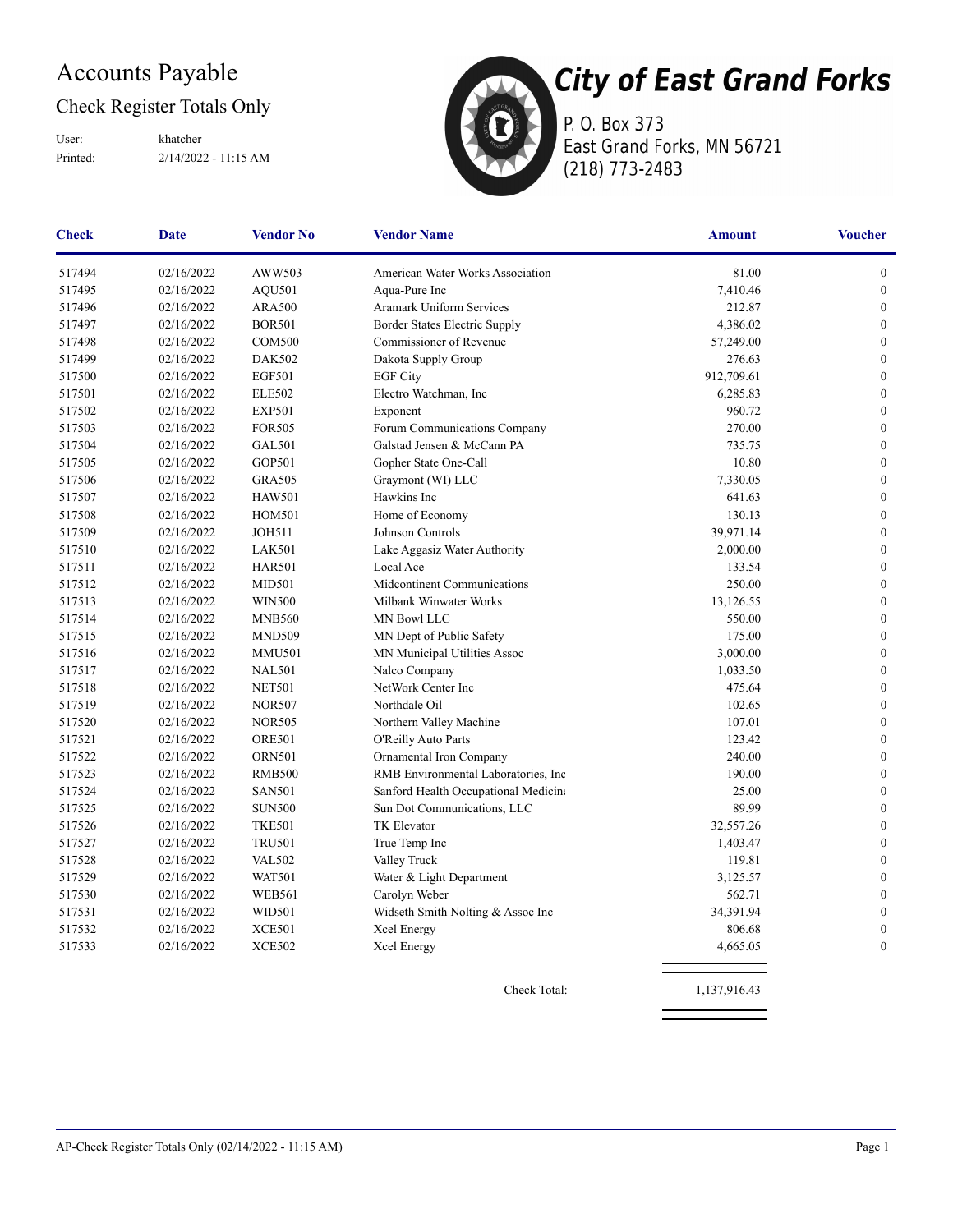### **Rebates 2-16-22**

| <b>Commercial Lighting Replacement</b> | MN Bowl LLC - 63 LED fixtures | \$ | 550.00     |
|----------------------------------------|-------------------------------|----|------------|
| <b>ECM</b>                             | <b>Beito</b>                  | \$ | 150.00     |
| <b>ECM</b>                             | Arnold                        | \$ | 150.00     |
| <b>ECM</b>                             | Hoffman                       | \$ | 150.00     |
| <b>ECM</b>                             | Peters                        | \$ | 150.00     |
| <b>ECM</b>                             | Zahradka                      | \$ | 150.00     |
| <b>ECM</b>                             | Moritz                        | \$ | 150.00     |
| <b>ECM</b>                             | Wolff                         | \$ | 150.00     |
| LED & Insulation                       | Weber                         | \$ | 562.71     |
| Recycle                                | Corcoran                      | \$ | 50.00      |
| Refrigerator & Recycle                 | <b>Taylor</b>                 | Ś  | 125.00     |
|                                        | <b>Total</b>                  |    | \$2,337.71 |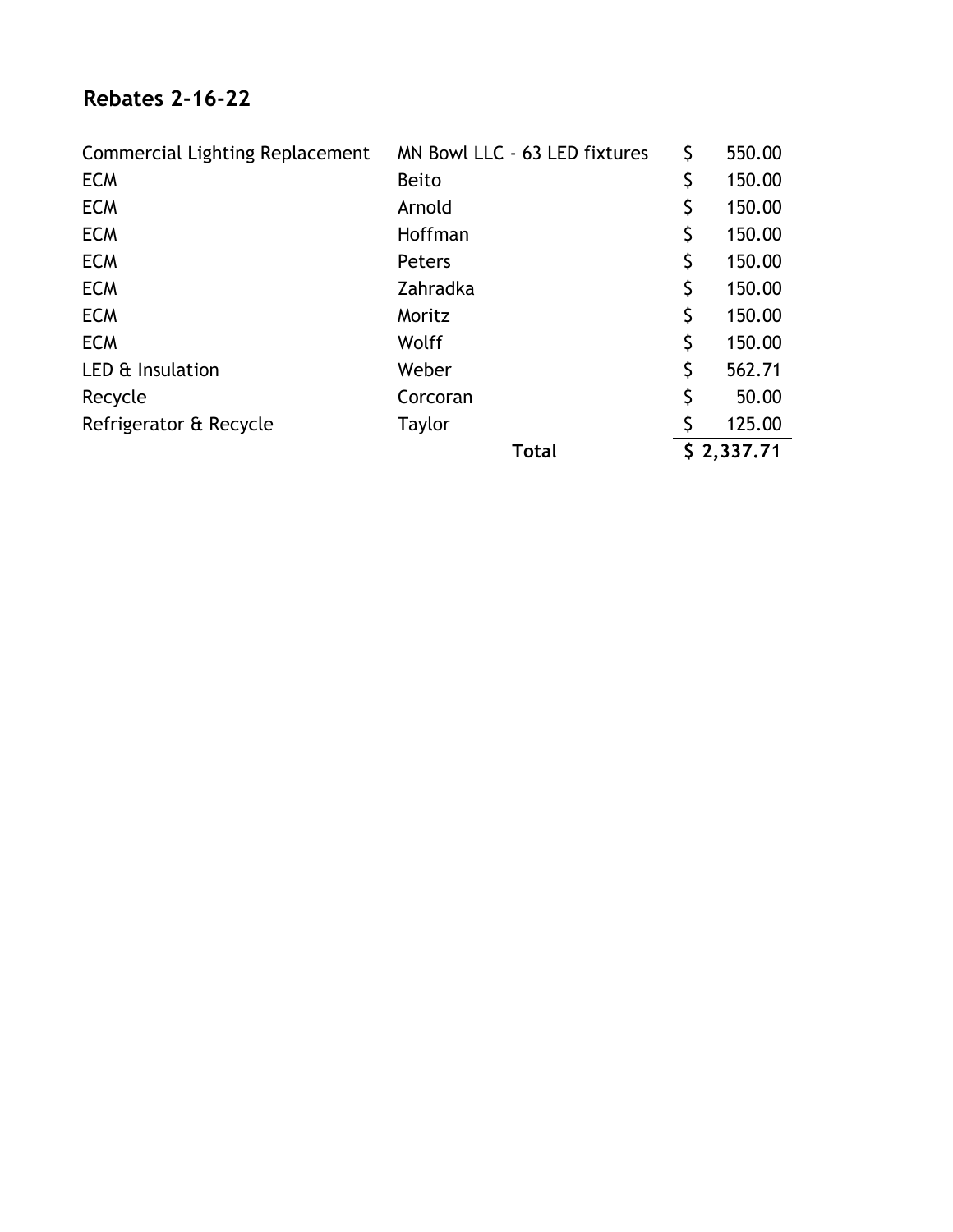# **Request for W&L Commission Action**

| Date: | February 10, 2022                                                                                                                    |  |
|-------|--------------------------------------------------------------------------------------------------------------------------------------|--|
| To:   | East Grand Forks Water & Light Commissioners; Keith Mykleseth, General<br>Manager                                                    |  |
| From: | <b>Todd Forster, Widseth Smith Nolting</b>                                                                                           |  |
| RE:   | Approval of Construction Plans and Specifications for the 2022 Miscellaneous<br><b>Electrical Distribution Construction Projects</b> |  |

Background:

Approval of these Construction Plans and Specifications is required by the Commission prior to making them available to potential bidders. We are recommending a bid date of March 17, 2022 at 2:00 PM CDT for opening of the bids. After all bids are received, it is our intent to have the tabulation of bid results and our engineering recommendation ready for presentation to the Commission at the April 6, 2022 meeting. A pre-bid meeting will be held for all interested potential bidders on March 3, 2022 at 1:30 PM CST at the DSC.

### Recommendation:

- 1. Approval of 2022 Miscellaneous Electrical Distribution Construction Projects plans and specifications.
- 2. Give authorization to go out for bids with a bid date and time of March 17, 2022 at 2:00 PM CDT.
- 3. Give authorization to publish the Ad for Bids in the City's official newspaper for the mandatory two week period.